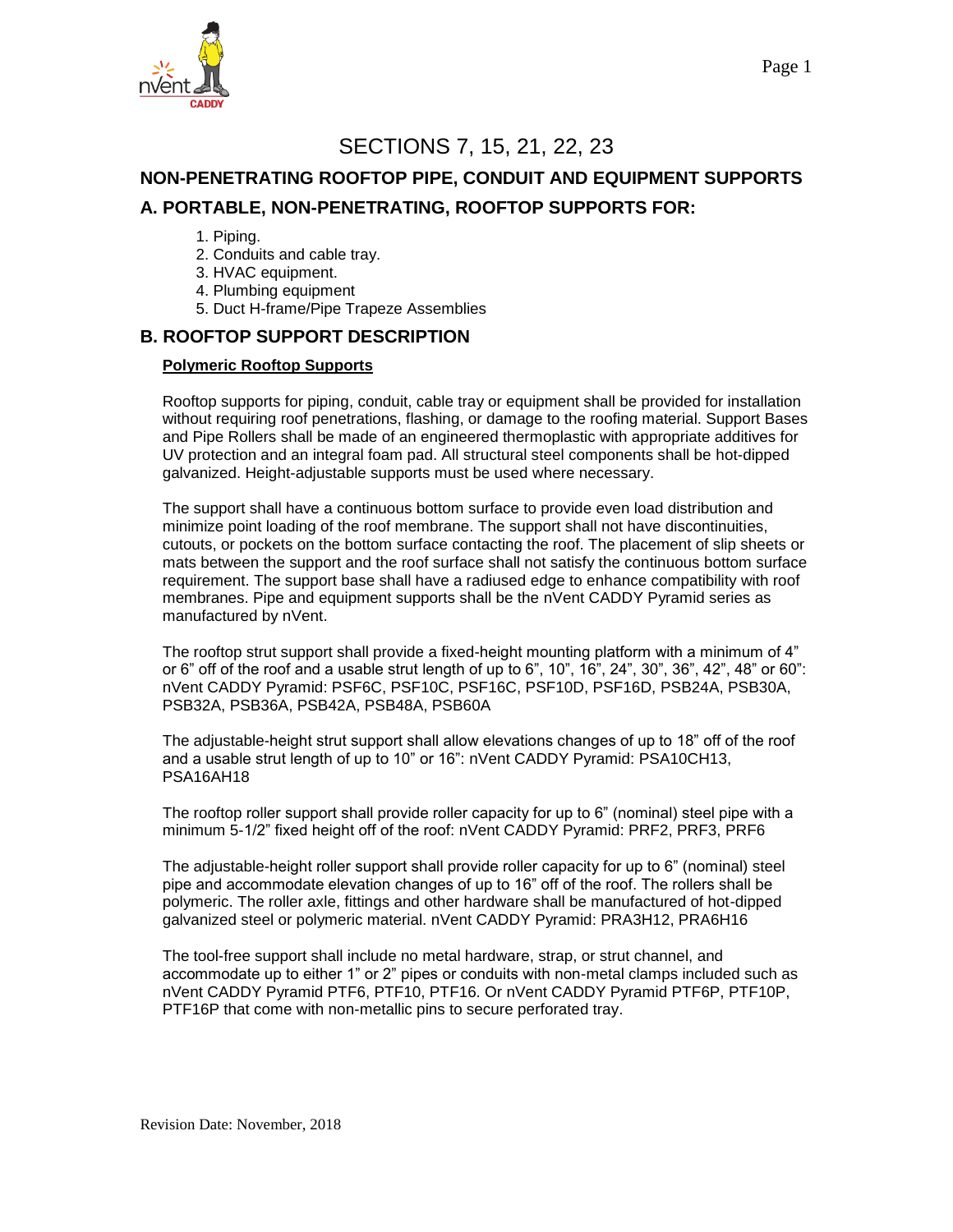

#### **Duct H-Frame Assembly and Pipe Trapeze Assembly**

The assembly shall use supports made of an engineered thermoplastic with appropriate additives for UV protection and an integral foam pad. All structural steel components shall be hot-dipped galvanized.

The support shall have a continuous bottom surface to provide even load distribution and minimize point loading of the roof membrane. The support shall not have discontinuities, cutouts, or pockets on the bottom surface contacting the roof. The placement of slip sheets or mats between the support and the roof surface shall not satisfy the continuous bottom surface requirement. The support base shall have a radiused edge to enhance compatibility with roof membranes. The support shall be able to easily accommodate a 1-5/8" (41mm) channel. If the supports are supplied as part of a kit, the kit shall contain two supports and hot-dipped galvanized hardware containing two "L" brackets and strut nuts and bolts. nVent CADDY Pyramid: PHB, PHBK, PHBR, PHKR

Pipe and Duct supports shall be the nVent CADDY Pyramid series as manufactured by nVent.

#### **Equipment Support Kit**

The equipment support kit shall include post-base assemblies, frame with crossbars and equipment-support clamps. The supports shall be made of an engineered thermoplastic with appropriate additives for UV protection and an integral foam pad. All structural steel components shall be hot-dipped galvanized.

The support shall have a continuous bottom surface to provide even load distribution and minimize point loading of the roof membrane. The support shall not have discontinuities, cutouts, or pockets on the bottom surface contacting the roof. The placement of slip sheets or mats between the support and the roof surface shall not satisfy the continuous bottom surface requirement. The support base shall have a radiused edge to enhance compatibility with roof membranes.

The kit shall be adjustable to size and 12:-16" in height. The equipment assembly shall be able to be lifted as a complete unit and easily relocated as needed onto the roof. nVent CADDY Pyramid: PEK4B, PEK6B, PEB, PEKEF

The Equipment Support Kit shall be the nVent CADDY Pyramid series as manufactured by nVent.

#### **Height Adjustable EPDM Pipe Supports for single pipes/conduits/condensate lines**

Rooftop supports for piping, conduit, and condensate lines shall be provided for installation without requiring roof penetrations, flashing, or damage to the roofing material. Support Bases shall be made of a UV-stabilized, EPDM rubber sized to fit the diameter of the pipe or conduit being supported. The support shall contain appropriate additives for UV protection.

The EPDM support shall allow for tool-free pipe/conduit installation. The EPDM support shall allow for tool-free and integrally connected height adjustability of up to 1", 4", 6" or 7" in  $\frac{1}{2}$ " increments as detailed on the contract drawings or specifications. nVent CADDY Pyramid: RPSE1H, RPSE1H24, RPSE1H57, RPSE2H46, RPSE4H46

The support shall have a continuous bottom surface to minimize point loading of the roof membrane. The support shall not have discontinuities, cutouts, or pockets on the surface contacting the roof. The placement of slip sheets or mats between the support and the roof surface shall not satisfy the continuous bottom surface requirement.